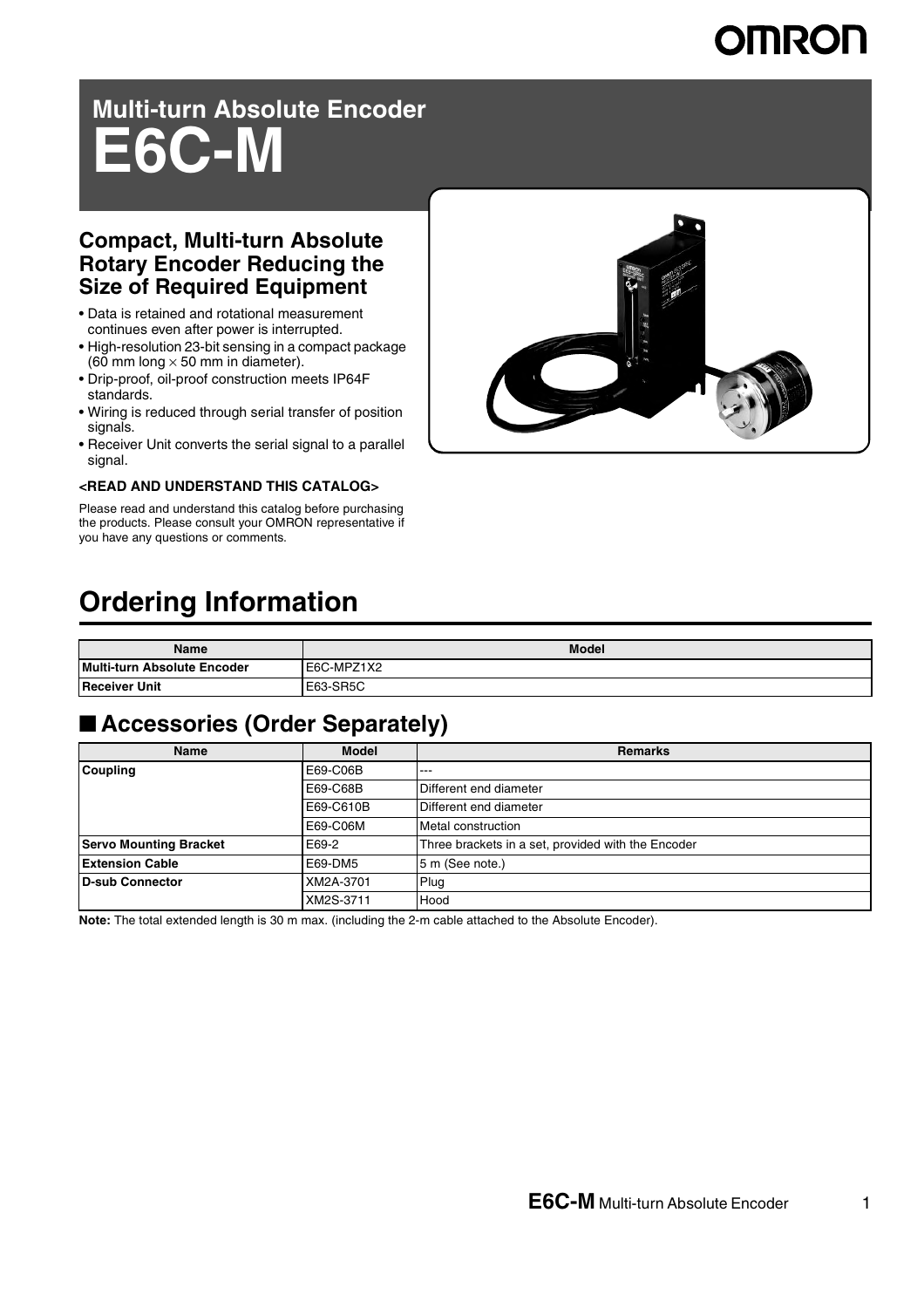### ■ Ratings/Characteristics

| Item                                 |                                    | E6C-MPZ1X2                                                                                                                                                                      | <b>E63-SR5C</b>                                                                                                              |  |
|--------------------------------------|------------------------------------|---------------------------------------------------------------------------------------------------------------------------------------------------------------------------------|------------------------------------------------------------------------------------------------------------------------------|--|
| Power supply voltage                 |                                    |                                                                                                                                                                                 | 12 VDC <sup>-10%</sup> to 24 VDC <sup>+15%</sup>                                                                             |  |
| <b>Current consumption</b>           |                                    | 150 mA max. (See note 1.)                                                                                                                                                       | 200 mA max.                                                                                                                  |  |
| <b>Absolute</b><br><b>Resolution</b> |                                    | Single-turn: 2,048/rotation (11 bits)<br>Multi-turn: 4,096 rotations (12 bits)                                                                                                  |                                                                                                                              |  |
|                                      | <b>Incremental</b>                 | 2048 pulses/rotation                                                                                                                                                            |                                                                                                                              |  |
| Output code (absolute)               |                                    | ---                                                                                                                                                                             | Pure binary                                                                                                                  |  |
|                                      | <b>Output phases (incremental)</b> | ---                                                                                                                                                                             | A. B. and Z                                                                                                                  |  |
| (incremental)                        | Phase difference on output         | L.                                                                                                                                                                              | $90^\circ \pm 45^\circ$ between A and B (1/4T $\pm$ 1/8T)                                                                    |  |
| <b>Output configuration</b>          |                                    | ---                                                                                                                                                                             | NPN open collector                                                                                                           |  |
| <b>Output capacity</b>               |                                    | .                                                                                                                                                                               | Applied voltage: 30 VDC max.<br>Sink current:<br>20 mA max.<br>Residual voltage: 0.4 V max.<br>(at sink current of 20 mA)    |  |
| Max. response speed                  |                                    | 150 kHz (incremental signal)                                                                                                                                                    | ---                                                                                                                          |  |
| Max. rotational speed response       |                                    | 4,500 r/min $(1,000$ r/min from 1 s after a power<br><br>interruption) (See note 2.)                                                                                            |                                                                                                                              |  |
| Condenser backup time                |                                    | 20 h (typical)                                                                                                                                                                  | ---                                                                                                                          |  |
| <b>Battery backup time</b>           |                                    |                                                                                                                                                                                 | 5 years min.<br>Internal ER17/33 lithium battery<br>(1500 mAH Hitachi Maxell battery)                                        |  |
| <b>Rotational direction</b>          |                                    | Output code incremented by CW (as viewed from the<br>end of the shaft)                                                                                                          | $---$                                                                                                                        |  |
| <b>Starting torque</b>               |                                    | $9.8$ mN $\cdot$ m max.                                                                                                                                                         | ---                                                                                                                          |  |
| <b>Moment of inertia</b>             |                                    | $1 \times 10^{-6}$ kg·m <sup>2</sup> max.                                                                                                                                       |                                                                                                                              |  |
| <b>Shaft</b>                         | Radial                             | 50 N                                                                                                                                                                            | .                                                                                                                            |  |
| loading                              | <b>Thrust</b>                      | 30 N                                                                                                                                                                            |                                                                                                                              |  |
| <b>Ambient temperature</b>           |                                    | Operating: $-10^{\circ}$ C to 70 $^{\circ}$ C (with no icing)<br>Storage: $-25^{\circ}$ C to 70 $^{\circ}$ C (with no icing)                                                    | Operating: $-10^{\circ}$ C to 55 $^{\circ}$ C (with no icing)<br>Storage: $-25^{\circ}$ C to 65 $^{\circ}$ C (with no icing) |  |
| <b>Ambient humidity</b>              |                                    | Operating/storage: 35% to 85% (with no condensation)                                                                                                                            |                                                                                                                              |  |
| <b>Insulation resistance</b>         |                                    | 20 M $\Omega$ min. (at 100 VDC) between current-carrying parts and case                                                                                                         |                                                                                                                              |  |
| Dielectric strength                  |                                    | 1,000 VAC, 50/60 Hz for 1 min. between current-carrying parts and case                                                                                                          |                                                                                                                              |  |
| <b>Vibration resistance</b>          |                                    | 10 to 500 Hz, 2-mm double amplitude or 150 m/s <sup>2</sup> for 10 to 150 Hz, 1.5-mm double amplitude or 100 m/s <sup>2</sup><br>11 min, 3 times each in X, Y, and Z directions | for 8 min, 4 times each in X, Y, and Z directions                                                                            |  |
| <b>Shock resistance</b>              |                                    | 1,000 $m/s2$ 3 times each in X, Y, and Z directions                                                                                                                             | 300 m/s <sup>2</sup> 3 times each in X, Y, and Z directions                                                                  |  |
| Degree of protection                 |                                    | IEC 60529: IP64 watertight (JEC IP64F oil resistive)                                                                                                                            | ---                                                                                                                          |  |
| <b>Connection method</b>             |                                    | Pre-wired connector with connector (standard length:<br>2 m) (See note 3.)                                                                                                      | Connector                                                                                                                    |  |
| Weight (packed state)                |                                    | Approx. 350 g                                                                                                                                                                   | Approx. 350 g                                                                                                                |  |
| <b>Accessories</b>                   |                                    | Servo Mounting Bracket, Instruction manual                                                                                                                                      | Instruction manual                                                                                                           |  |

**Note 1.** When the Encoder's internal condenser is completely discharged, there will be an inrush current of 300 mA max. for about 2 s. Also, the battery alarm might go ON if the condenser is discharged; in this case, reset the Encoder with the ERS (Encoder Reset Input) before operation.

**2.** If the main power supply is interrupted, the Encoder's internal condenser and Receiver Unit's internal battery will supply power to retain rotational speed data and continue rotational measurement. The Encoder can continue to respond to 4,500 rpm rotation for 1 second after the main power is interrupted, but thereafter the maximum rotational speed response drops to 1,000 rpm. This feature allows the Encoder to keep up with the rotational speed of devices which continue to rotate due to inertia after a power interruption.

**3.** Connector model: RP13A-12PD-13SC (Hirose Electric Co., Ltd.)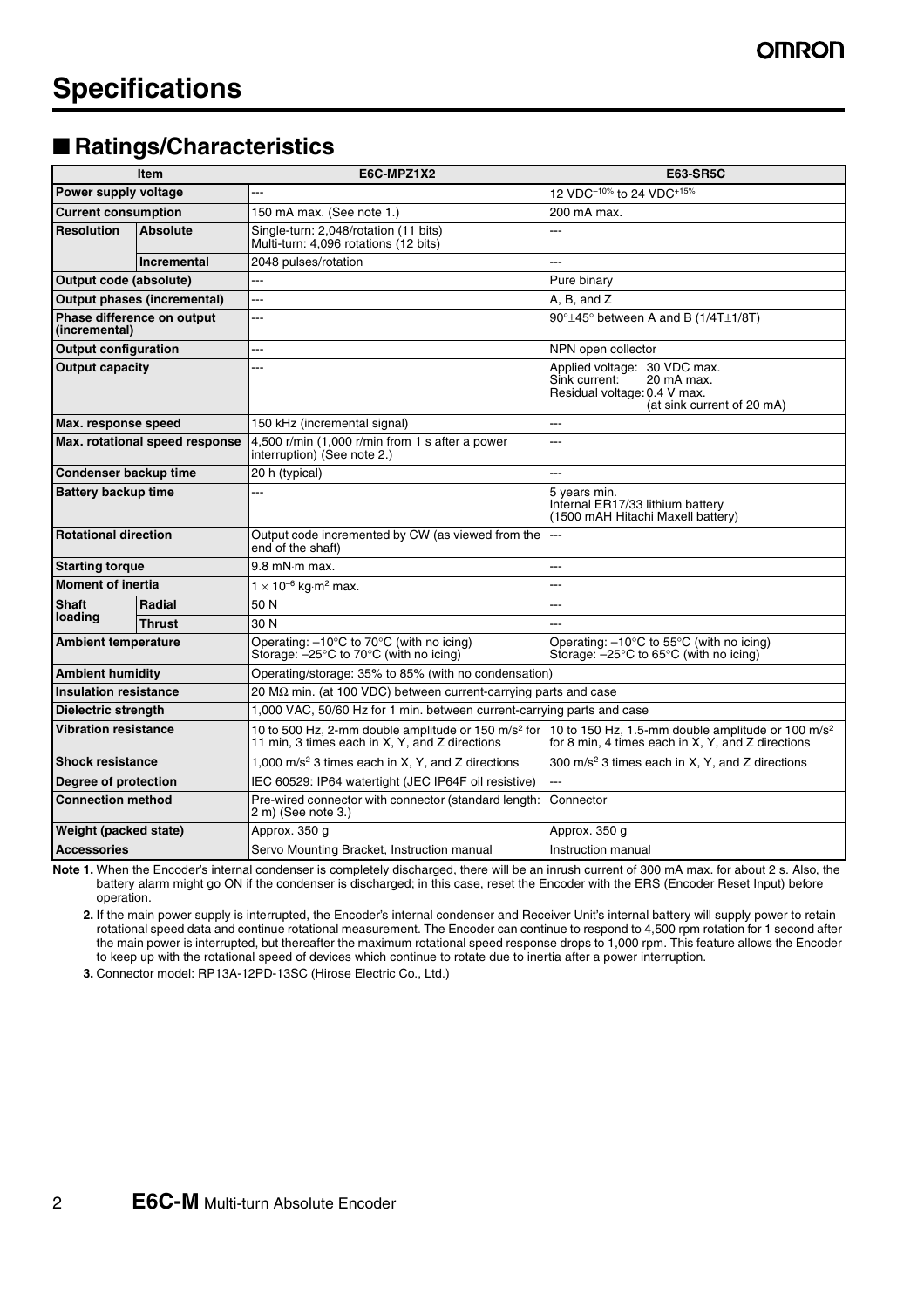### ■ **E63-SR5C Specifications**

### **Connections**

| Pin              | <b>Symbol</b>    | Signal                              |                                    | <b>Function</b>                                                            |
|------------------|------------------|-------------------------------------|------------------------------------|----------------------------------------------------------------------------|
| no.              |                  | Single-turn<br>absolute data        | <b>Multi-turn</b><br>absolute data |                                                                            |
| $\overline{1}$   | ABS0             | ---                                 | 2 <sup>0</sup>                     |                                                                            |
| $\overline{c}$   | ABS1             | ---                                 | 2 <sup>1</sup>                     |                                                                            |
| 3                | ABS2             | 2 <sup>0</sup>                      | 2 <sup>2</sup>                     | ---                                                                        |
| $\overline{4}$   | ABS3             | 2 <sup>1</sup>                      | $2^3$                              |                                                                            |
| 5                | ABS4             | 2 <sup>2</sup>                      | 2 <sup>4</sup>                     | ---                                                                        |
| 6                | ABS5             | 2 <sup>3</sup>                      | 2 <sup>5</sup>                     |                                                                            |
| 7                | ABS6             | 2 <sup>4</sup>                      | 2 <sup>6</sup>                     |                                                                            |
| $\boldsymbol{8}$ | ABS7             | 2 <sup>5</sup>                      | 2 <sup>7</sup>                     | .                                                                          |
| 9                | ABS8             | 2 <sup>6</sup>                      | $2^8$                              | ---                                                                        |
| 10               | ABS9             | 2 <sup>7</sup>                      | 2 <sup>9</sup>                     |                                                                            |
| 11               | <b>ABS10</b>     | 2 <sup>8</sup>                      | $2^{10}$                           |                                                                            |
| 12               | ABS11            | 2 <sup>9</sup>                      | $2^{11}$                           |                                                                            |
| 13               | ABS12            | $2^{10}$                            | ---                                | ---                                                                        |
| 14               | ABS13            | ---                                 | ---                                | ---                                                                        |
| 15               | ABS14            | ---                                 | ---                                | ---                                                                        |
| 16               | <b>ABS15</b>     |                                     |                                    |                                                                            |
| 17               | STR <sub>0</sub> | Strobe 0 output                     |                                    | Strobe output for single-turn absolute data                                |
| 18               | STR <sub>1</sub> | Strobe 1 output                     |                                    | Strobe output for multi-turn absolute data                                 |
| 19               | <b>GND</b>       | 0 <sup>0</sup>                      |                                    | 0 V for outputs                                                            |
| 20               | <b>BAL</b>       | Battery alarm output                |                                    | Output when the internal battery's voltage drops (See note 1.)             |
| 21               | <b>OFW</b>       | Overflow alarm output               |                                    | See note 2.                                                                |
| 22               | CHK              | Open-circuit detection alarm output |                                    | Output when a broken circuit is detected in the connection to the Encoder. |
| 23               | <b>ERR</b>       | Communication error output          |                                    | Output when a communication error from the Encoder is detected.            |
| 24               | <b>VCC</b>       | Power supply 12 to 24 VDC           |                                    | ---                                                                        |
| 25               | $\overline{VCC}$ | Power supply 12 to 24 VDC           |                                    |                                                                            |
| 26               | <b>GND</b>       | Power supply 0 V                    |                                    | ---                                                                        |
| 27               | <b>GND</b>       | Power supply 0 V                    |                                    | ---                                                                        |
| 28               | <b>ERS</b>       | Encoder reset input                 |                                    | High: Active (2 s min.) (See note 3.)                                      |
| 29               | <b>RST</b>       | Reset input                         |                                    | Low: Active (See note 4.)                                                  |
| 30               | RQ <sub>0</sub>  | Request 0 input                     |                                    | High: Active (See note 5.)                                                 |
| 31               | $\overline{RQ1}$ | Request 1 input                     |                                    | High: Active (See note 6.)                                                 |
| 32               | <b>GND</b>       | 0 <sub>V</sub>                      |                                    | ---                                                                        |
| 33               | A                | Incremental phase-A output          |                                    | ---                                                                        |
| 34               | <b>GND</b>       | 0 <sub>V</sub>                      |                                    |                                                                            |
| 35               | B                | Incremental phase-B output          |                                    | ---                                                                        |
| 36               | <b>GND</b>       | 0 <sup>0</sup>                      |                                    |                                                                            |
| 37               | Z                | Incremental phase-Z output          |                                    |                                                                            |

**Note 1.** This signal is output when the battery voltage drops below 3.0 V. Set the encoder reset input to high to cancel the output.

**2.** This signal is output if the Encoder's multi-turn value exceeds 4,096 during clockwise rotation or falls below 0 during counter-clockwise rotation.

**3.** This input resets the multi-turn value, overflow alarm, and BAL (battery alarm output). This is a high-active signal, so input a high signal (12 to 24 V) for 2 s or more.

**4.** Resets the open-circuit detection alarm and communications error. The RST input signal is the only low-active signal (2 V or less).

**5.** The single-turn absolute data is output when this signal is input.

**6.** The multi-turn absolute data is output when this signal is input.

**7.** When the RST (reset input) is being input, absolute data outputs and alarm outputs cannot be read and input signals (e.g., ERS, RQ0, RQ1) cannot be received.

**8.** The ABS13, ABS14, and ABS15 single-turn absolute data signals might go ON occasionally, but these signals cannot be used as data.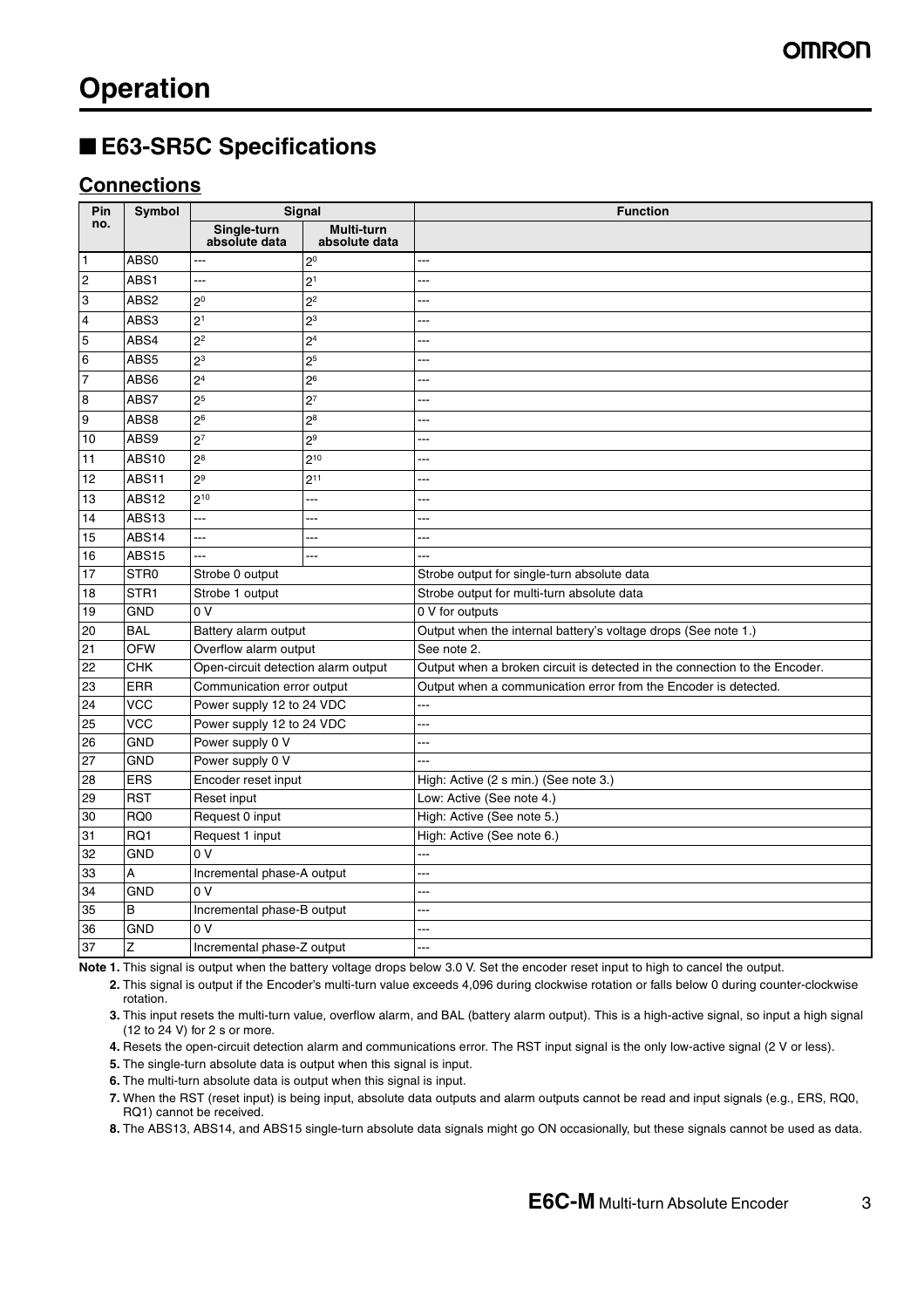

Output

 $\Omega$ 

### **I/O Specifications**

#### **Input**

| Input voltage | 12 to 24 VDC |
|---------------|--------------|
| Input current | 1 to 3 mA    |

**Note:** When connecting PC outputs to E63-SR5C inputs, use positive-common PLC outputs such as those in the C200H-OD217.

#### **Circuits**



#### **Data Output Timing**

#### **(A) Request Mode**

When the request signal is input, data is output along with the strobe signal.





Data is output in order along with the strobe signal.

#### **Note 1.** Switch between strobe mode and request mode with the mode switch.

**2.** In request mode, RQ0 (request input 0) has priority over RQ1 (request input 1), so RQ1 cannot be received while RQ0 is ON. Input RQ0 and RQ1 separately.

**Output**

NPN open collector

I<sub>sink</sub> current: 20 mA max. Residual voltage: 0.4 V max.

**Output capacity** Applied voltage: 30 VDC max.

Main circuit

circuit Aain

**Output configuration**

**Circuits**

**(B) Strobe Mode**

**3.** Since absolute data is transmitted serially between the Encoder and Receiver Unit, there is a 256-µs delay in data transfer. This delay causes real-time data response to be lost at a rotational speed of more than 100 rpm.

#### **Display**

| <b>Name</b>  | Color  | <b>Function</b>                                          |
|--------------|--------|----------------------------------------------------------|
| <b>POWER</b> | Green  | Lights when the power supply is ON.                      |
| <b>CHK</b>   | Red    | Lights when there is an open circuit in the signal line. |
| <b>OFW</b>   | Red    | Lights when there is an overflow error.                  |
| <b>ERR</b>   | Red    | Lights when there is a communications error.             |
| <b>BAL</b>   | Red    | Lights when battery voltage drops.                       |
|              | Orange | Phase-Z origin indicator                                 |

#### **Data Output Mode Switch**

| <b>Mode</b> | Name           | <b>Function</b>                                  |
|-------------|----------------|--------------------------------------------------|
|             | l Reauest mode | Data is output when the request signal is input. |
|             | Strobe mode    | Data is always output in order.                  |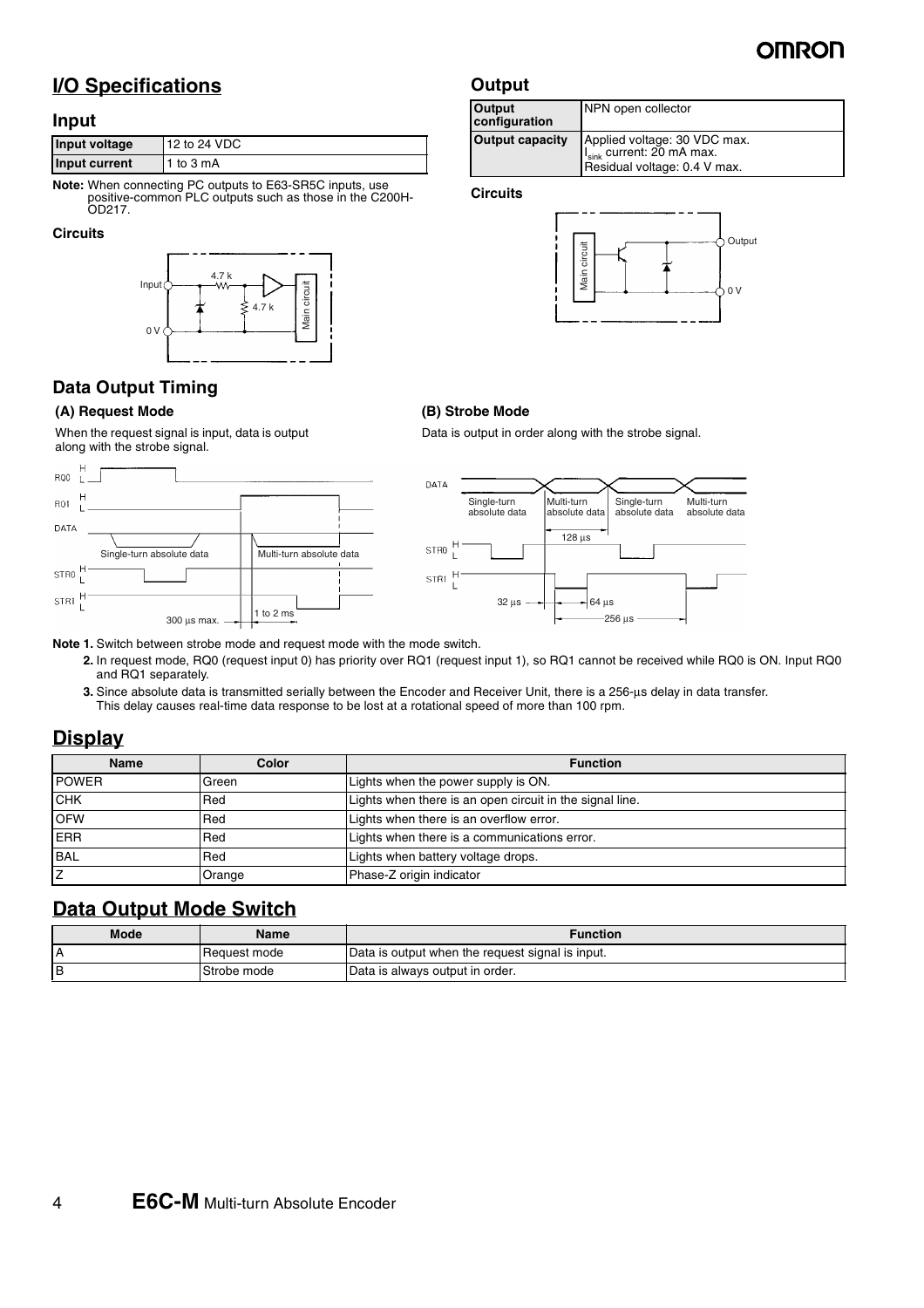### **Output Circuit Diagram**

#### **E6C-MPZ1X2 E63-SR5C (Receiver Unit)**



- **Note 1.** The Encoder's data communication will stop when the main power supply goes OFF, but the Encoder's internal condenser and Receiver Unit's internal battery will supply power to retain multi-turn absolute data and measure rotational speed.
	- **2.** Phase S: Absolute serial data output
		- Phase A: Incremental phase-A output
		- Phase B: Incremental phase-B output
		- Phase Z: Incremental phase-Z output
		- Refer to the separate specifications for each model for details on data transfer formats.
	- **3.** There is a voltage feedback function that adjusts for the drops in the voltage supplied to the Encoder due to the length of the encoder cable, which maintains a steady voltage level.

### **Timing Charts**

#### **E63-SR5C Absolute Signal**

Direction of resolution: CW (As viewed from the end of the shaft)

Single-turn absolute data: 2047 Multi-turn absolute data: (4095) (See note.)  $\Delta$  $\mathbf{1}$  $\overline{2}$  $\overline{a}$  $6\overline{6}$  $\overline{z}$  $\overline{8}$  $\mathsf{Q}$  $10<sup>°</sup>$  $11 - 12 - 13 - 14$  $15 16$  $17$  $2^{\circ}$ <sup>ON</sup><br>OFF  $\mathfrak{p}$  $2<sup>2</sup>$  $2<sup>3</sup>$  $2<sup>4</sup>$  $2<sup>5</sup>$  $2<sup>6</sup>$  $2^7$  $28$  $2<sup>9</sup>$  $2^{\circ}$  $(2^{11})$ (See note.) **Note:** The value in parentheses is for multi-turn absolute data.

**Incremental Signal**

Direction of resolution: CW (As viewed from the end of the shaft)





Direction of resolution: CCW (As viewed from the end of the shaft)



**Note:** Phase A is 1/4±1/8T (90°+45°) faster than phase B. **Note:** Phase A is 1/4±1/8T (90°+45°) slower than phase B.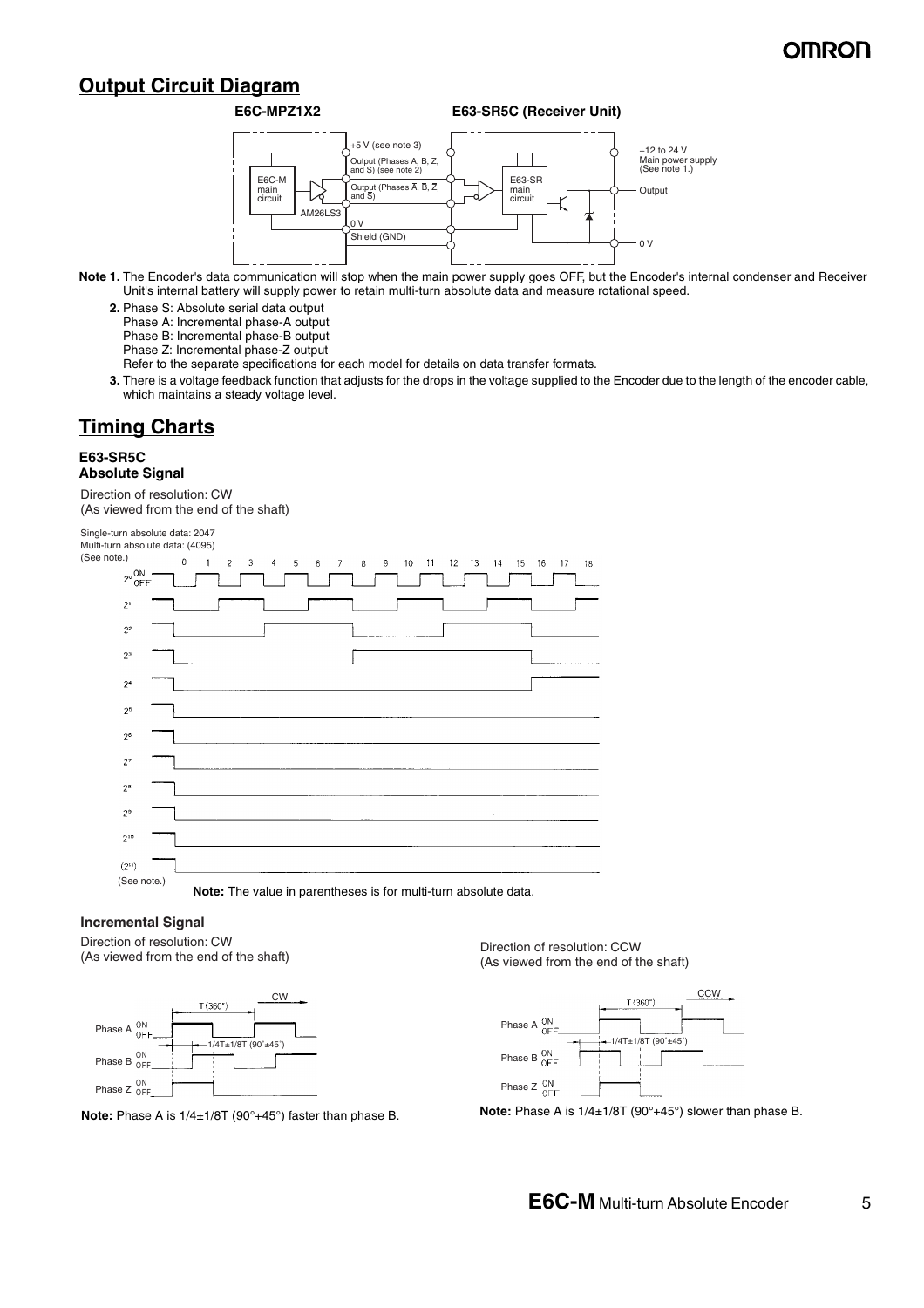## ■ **Connection to PLC (Request Mode)**



- 1. Press the Push (PB) Button.
- 2. Transfer the multi-turn absolute data to the PC's data memory.
- 3. Transfer the single-turn absolute data to the PC's data
- 4. Turn ON Flag #1 if the above data exceeds 2 rotations and
- 5. Turn ON Flag #2 if the above data exceeds 3 rotations and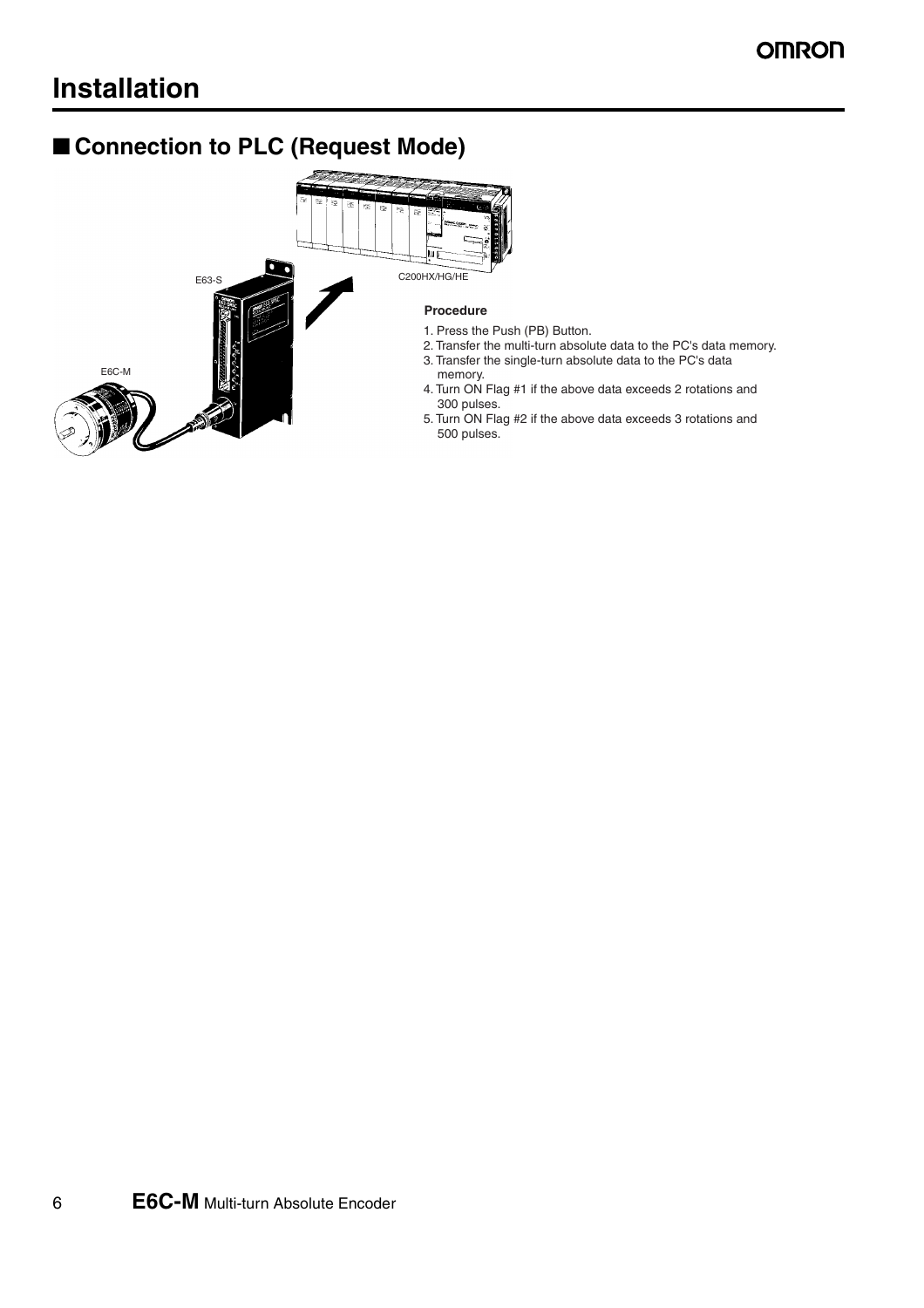#### **Connections**

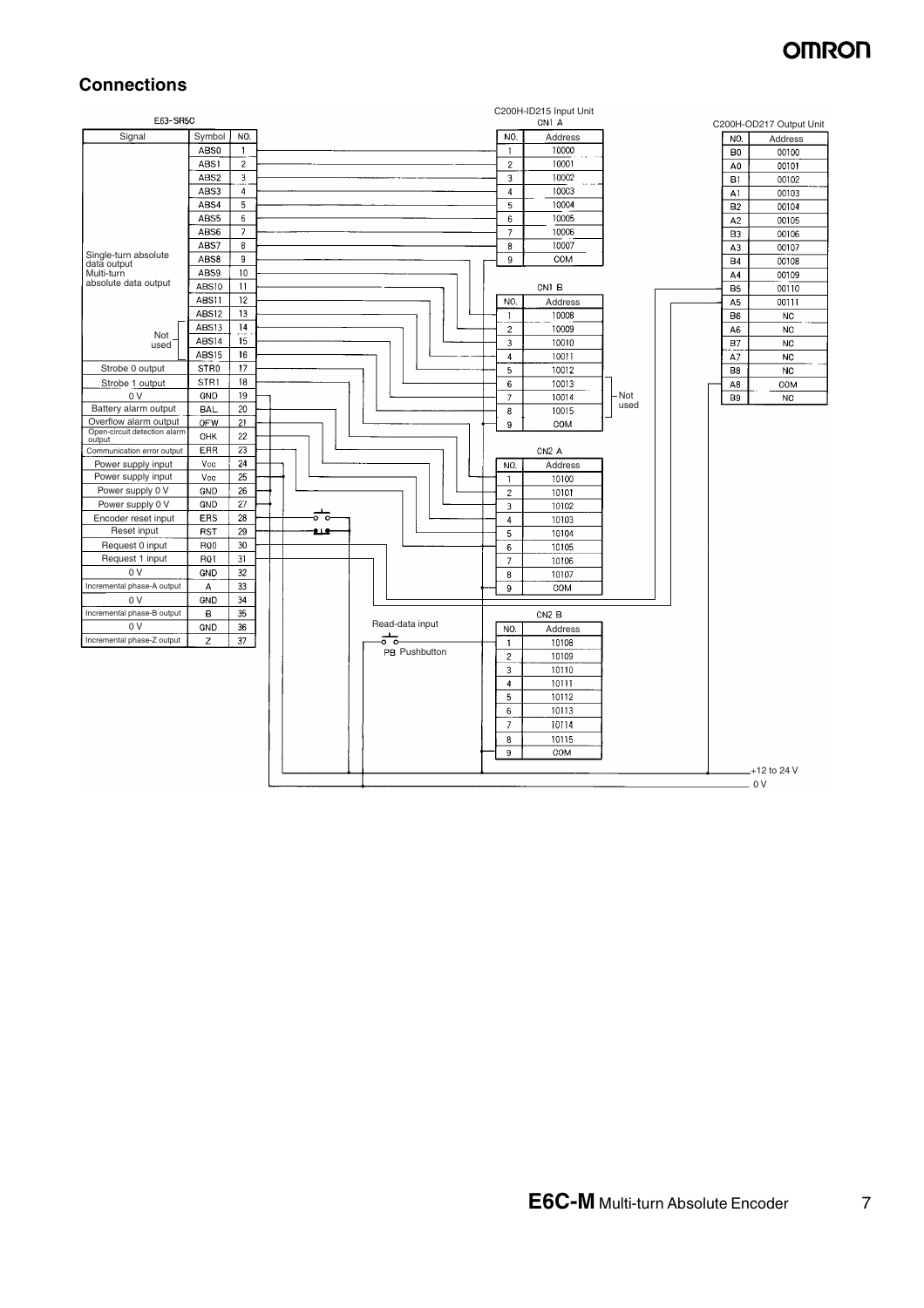### **Sample Program**

| 00000 | 03010<br>03001<br>03002<br>03006<br>03004<br>03005<br>03008<br>氺<br>Ж<br>Ж<br>ℋ<br>Ж<br>ℋ<br>Single-turn Multi-turn<br>Multi-turn<br>Reading<br>Read<br>Read<br>Multi-turn                                                                                                              | 03000                                                                                                                            |
|-------|-----------------------------------------------------------------------------------------------------------------------------------------------------------------------------------------------------------------------------------------------------------------------------------------|----------------------------------------------------------------------------------------------------------------------------------|
| 00008 | absolute<br>absolute<br>absolute<br>data<br>signal<br>signal<br>absolute output<br>output<br>output<br>output<br>1 pulse<br>1 pulse<br>read switch<br>03002<br>read signal read signal<br>delay<br>read signal<br>delay<br>╢<br>Single-turn absolute                                    | Single-turn absolute<br>output read request<br>03001                                                                             |
| 00010 | output read signal<br>10100<br>╫                                                                                                                                                                                                                                                        | Read signal<br>1 pulse delay<br>03002                                                                                            |
| 00012 | Strobe 0<br>03000<br>03001<br>03002<br>03005<br>03006<br>03008<br>ℋ<br>氺<br>Ж<br>∦<br>Ж                                                                                                                                                                                                 | Single-turn absolute<br>output read signal<br>03004                                                                              |
|       | Read<br>Read<br>Multi-turn<br>Single-turn<br>Single-turn<br>Multi-turn<br>absolute output signal<br>absolute output<br>absolute<br>signal<br>absolute<br>read request<br>1 pulse<br>1 pulse<br>output<br>output<br>read switch<br>delay<br>read signal<br>delay<br>03006<br>read signal | Multi-turn absolute<br>output read request                                                                                       |
| 00019 | Multi-turn absolute<br>output read signal<br>10101                                                                                                                                                                                                                                      | 03005<br>Read signal<br>1 pulse delay                                                                                            |
| 00021 | d۴<br>Strobe 1<br>03002                                                                                                                                                                                                                                                                 | 03006<br>Multi-turn absolute<br>output read signal                                                                               |
| 00023 | d۱<br>Single-turn absolute<br>output read signal                                                                                                                                                                                                                                        | KEEP(11)<br>Multi-turn absolute<br>output read switch                                                                            |
|       | 03006<br>łŀ<br>Multi-turn absolute<br>output read signal                                                                                                                                                                                                                                | 03008                                                                                                                            |
| 00026 | 10108<br>Pushbutton:<br>Read-data input                                                                                                                                                                                                                                                 | Data read signal<br>DIFU(13)<br>(Read-data input from<br>03009<br>the pushbutton)                                                |
| 00028 | 03009<br>Read-data pulse                                                                                                                                                                                                                                                                | KEEP(11)<br>Reading data                                                                                                         |
|       | 03005<br>╢                                                                                                                                                                                                                                                                              | 03010                                                                                                                            |
| 00031 | Read signal<br>1 pulse delay<br>03000                                                                                                                                                                                                                                                   | If data transfer from the Encoder<br>(E6C-M & E63-S) is completed,<br>00110<br>strobe signal 0 will go ON to indicate that fact. |
|       | Single-turn absolute<br>output read request<br>03004                                                                                                                                                                                                                                    | Request 0 signal                                                                                                                 |
| 00033 | . .<br>11<br>Multi-turn absolute<br>output read request                                                                                                                                                                                                                                 | 00111<br>Request 1 signal                                                                                                        |
| 00035 | 03002<br>Single-<br>turn<br>absolute<br>output                                                                                                                                                                                                                                          | ANDW(34)<br>Read single-turn absolute output<br>#1FFF<br>(Masks the unrequired upper 3 bits.)<br>100<br>D0010                    |
|       | read signal                                                                                                                                                                                                                                                                             | DVB(53)<br>D0010                                                                                                                 |
|       | (Continued)                                                                                                                                                                                                                                                                             | Shifts 2 bits to the right and transfers<br>to data memory.<br>#0004<br>D0011                                                    |

8 **E6C-M** Multi-turn Absolute Encoder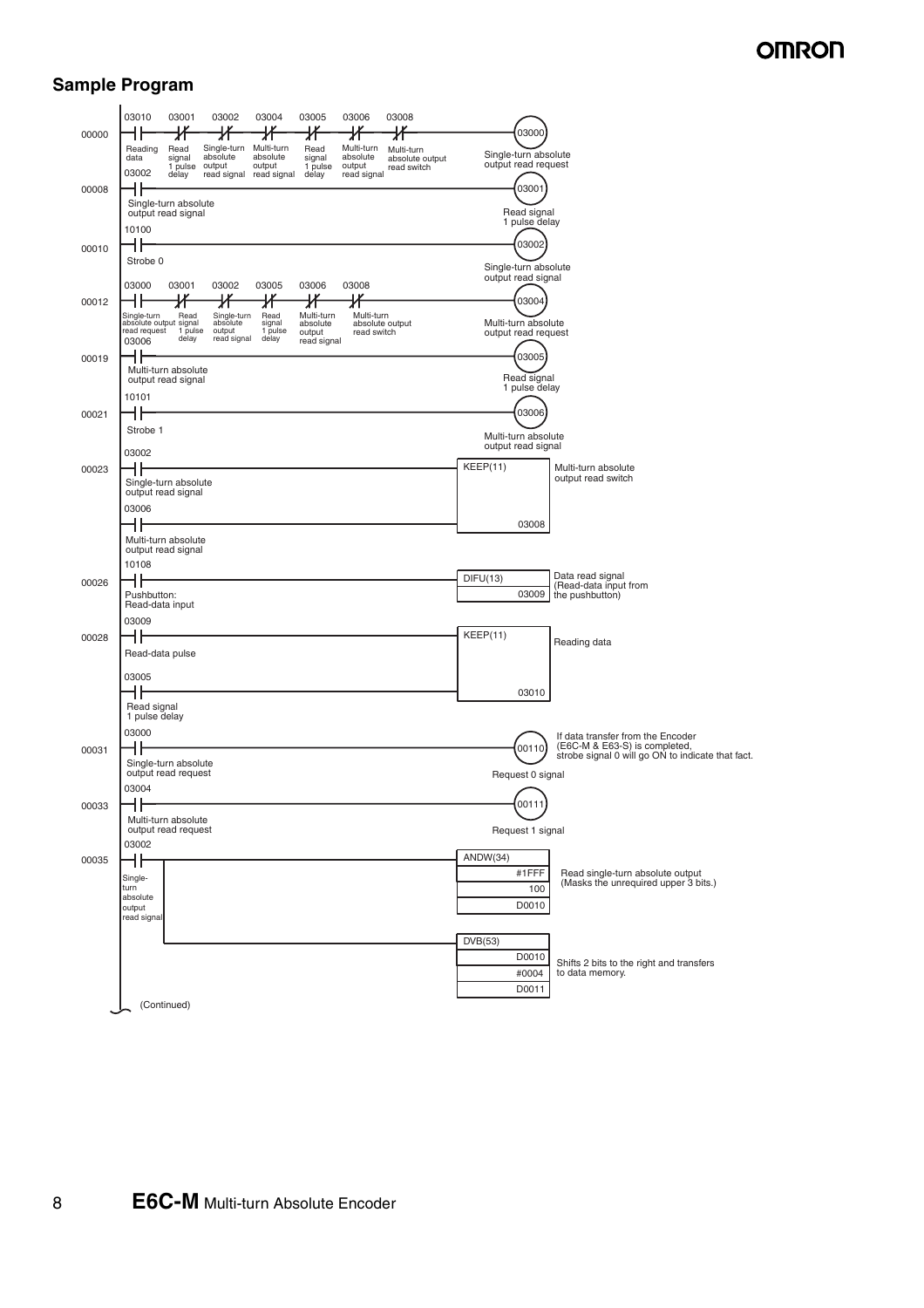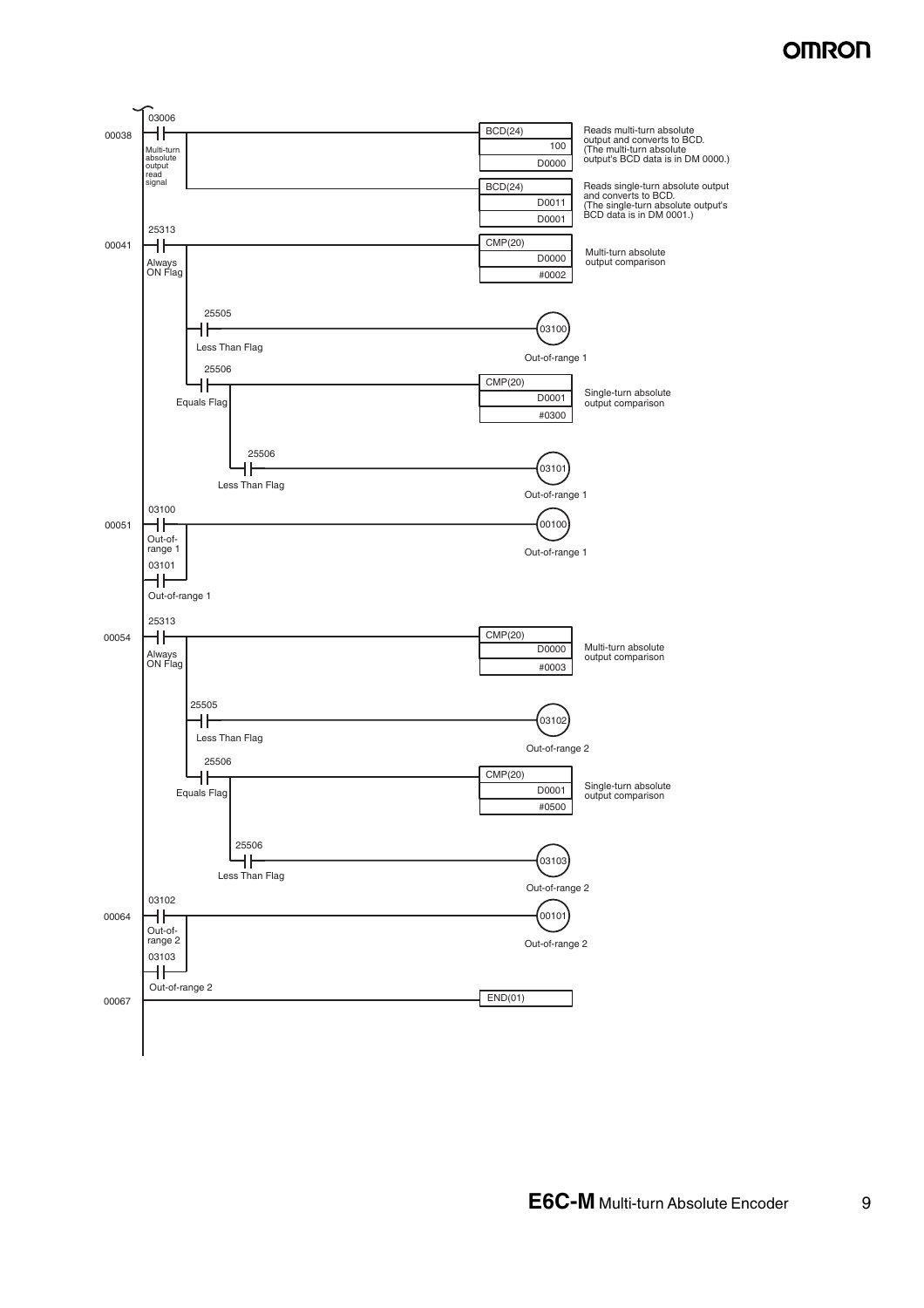### ■ **Connection to PC (Strobe Mode)**



- 1. Display the multi-turn absolute data at the personal computer.
- 2. Display the single-turn absolute data at the personal computer.
- 3. Turn ON Flag #1 if the above data exceeds 2 rotations and 300
- 4. Turn ON Flag #2 if the above data exceeds 3 rotations and 500

#### **Connections**



**Note:** The following port selections are used in the sample program on the next page: Port selection 1 for single-turn absolute data: ABS\_SEL1(&H00D0) Port selection 2 for single-turn absolute data: ABS\_SEL2(&H00D2) Port selection 1 for multi-turn absolute data: TAKAITEN\_SEL1(&H00D4) Port selection 2 for multi-turn absolute data: TAKAITEN\_SEL2(&H00D6)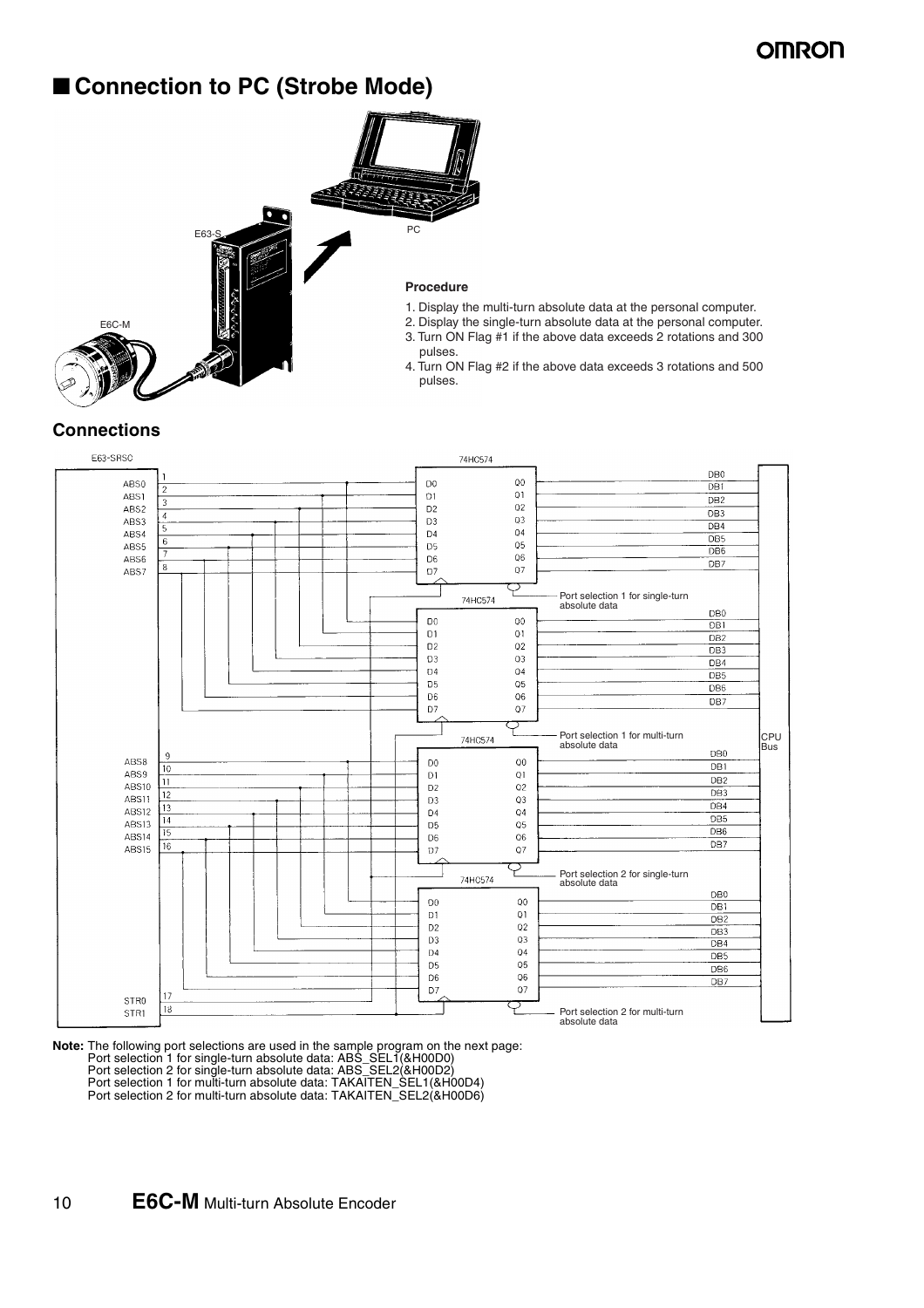### **SMPO**

#### **Sample Program**

100 REM \*\*\*\*\*\*\*\*\*\*\*\*\*\*\*\*\*\*\*\*\*\*\*\*\*\*\*\*\*\*\*\*\*\*\*\*\*\*\*\*\*\*\*\*\*\*\*\*\*\*\*\* 110 REM Displays the single-turn absolute data. 120 REM 130 REM \*\*\*\*\*\*\*\*\*\*\*\*\*\*\*\*\*\*\*\*\*\*\*\*\*\*\*\*\*\*\*\*\*\*\*\*\*\*\*\*\*\*\*\*\*\*\*\*\*\*\*\* 200 ABS\_SEL1 =&H00D0 Single-turn absolute data (lower byte) input latch port address 210 ABS\_SEL2 =&H00D2 Single-turn absolute data (higher byte) input latch port address 220 KAITENRYO\_LOW=INP(ABS\_SEL1) Reads the single-turn absolute data (lower byte). 230 KAITENRYO\_HI =INP(ABS\_SEL2) Reads the single-turn absolute data (higher byte). 240 KAITENRYO=KAITENRYO\_LOW+(KAITENRYO\_HI\*256) Converts the single-turn absolute data to 16-bit data. 250 KAITENRYO=KAITENRYO AND &H1FFC Masks the unneeded bits.<br>260 KAITENRYO=KAITENRYO /4 Shifts 2 bits right. 260 KAITENRYO=KAITENRYO /4<br>270 PRINT KAITENRYO Displays the single-turn absolute data. 280 END 100 REM \*\*\*\*\*\*\*\*\*\*\*\*\*\*\*\*\*\*\*\*\*\*\*\*\*\*\*\*\*\*\*\*\*\*\*\*\*\*\*\*\*\*\*\*\*\*\*\*\*\*\*\* 110 REM Prints the multi-turn absolute data. 120 REM 130 REM \*\*\*\*\*\*\*\*\*\*\*\*\*\*\*\*\*\*\*\*\*\*\*\*\*\*\*\*\*\*\*\*\*\*\*\*\*\*\*\*\*\*\*\*\*\*\*\*\*\*\*\* 200 TAKAITEN\_SEL1=&H00D4 Multi-turn absolute data (lower byte) input latch port address Multi-turn absolute data (higher byte) input latch port address 220 KAITENSUU\_LOW=INP(TAKAITEN\_SEL1) Reads the multi-turn absolute data (lower byte).<br>230 KAITENSUU\_HI =INP(TAKAITEN\_SEL2) Reads the multi-turn absolute data (higher byte) 230 KAITENSUU\_HI =INP(TAKAITEN\_SEL2) Reads the multi-turn absolute data (higher byte).<br>240 KAITENSUU=KAITENSUU\_LOW+(KAITENSUU\*256) Converts the multi-turn absolute data to 16-bit data. 240 KAITENSUU=KAITENSUU\_LOW+(KAITENSUU\*256) Converts the multi-turn at  $250$  KAITENSUU=KAITENSUU AND & HFFF Masks the unneeded bits.  $250$  KAITENSUU=KAITENSUU $\overline{a}$ AND  $\overline{a}$ HFFF<br>260 PRINT KAITENSUU Prints the multi-turn absolute data. 270 END 100 REM \*\*\*\*\*\*\*\*\*\*\*\*\*\*\*\*\*\*\*\*\*\*\*\*\*\*\*\*\*\*\*\*\*\*\*\*\*\*\*\*\*\*\*\*\*\*\*\*\*\*\*\* 110 REM Turns ON flags if the set values are exceeded. 120 REM 130 REM \*\*\*\*\*\*\*\*\*\*\*\*\*\*\*\*\*\*\*\*\*\*\*\*\*\*\*\*\*\*\*\*\*\*\*\*\*\*\*\*\*\*\*\*\*\*\*\*\*\*\*\* 200 ABS\_SEL1 =&H00D0 Single-turn absolute data (lower byte) input latch port address 210 ABS\_SEL2 =&H00D2 Single-turn absolute data (higher byte) input latch port address 220 TAKAITEN\_SEL1 =&H00D4 Multi-turn absolute data (lower byte) input latch port address 230 TAKAITEN\_SEL2 =&H00D6 Multi-turn absolute data (higher byte) input latch port address 240 SETTEI\_KAITENRYO1 =300 Single-turn absolute data #1 set value (300 pulses) 250 SETTEI\_KAITENSUU1 =2 Multi-turn absolute data #1 set value (2 rotations) 260 SETTEI\_KAITENRYO2 = 500 = 500 Single-turn absolute data #2 set value (500 pulses)<br>270 SETTEI\_KAITENSUU2 = 3 **Single-turn absolute data #2 set value (3 rotations)** 270 SETTEI\_KAITENSUU2 =3 <br>280 OVER\_FLG1 =0 =0 Over #1 set value flag 280 OVER\_FLG1 = 0<br>290 OVER FLG2 = 0 Over #2 set value flag Over #2 set value flag 300 KAITENRYO\_LOW=INP(ABS\_SEL1) Reads the single-turn absolute data (lower byte)<br>310 KAITENRYO\_HI =INP(ABS\_SEL2) Reads the single-turn absolute data (higher byte Reads the single-turn absolute data (higher byte).<br>Converts the single-turn absolute data to 16-bit data. 320 KAITENRYO=KAITENRYO\_LOW+(KAITENRYO\_HI\*256) Converts the single-turn absolute data to 16-bit data. 330 KAITENRYO=KAITENRYO AND &H1FFC Masks the unneeded bits. 340 KAITENRYO=KAITENRYO /4 Shifts 2 bits right. 400 KAITENSUU\_LOW=INP(TAKAITEN\_SEL1) Reads the multi-turn absolute data (lower byte).<br>410 KAITENSUU\_HI =INP(TAKAITEN\_SEL2) Reads the multi-turn absolute data (higher byte)  $410$  KAITENSUU\_HI =INP(TAKAITEN\_SEL2) **Reads the multi-turn absolute data (higher byte).**<br> $420$  KAITENSUU=KAITENSUU\_LOW+ (KAITENSUU\*256) **Converts the multi-turn absolute data to 16-bit data**. 420 KAITENSUU=KAITENSUU\_LOW+(KAITENSUU\*256) Converts the multi-turn absolute data to 16-bit data. 430 KAITENSUU=KAITENSUU AND &HFFF MASKS the unneeded bits. 500 \*CHECK1 510 IF KAITENSUU=SETTEI\_KAITENSUU1 ELSE GOTO\*CHECK2 **If the multi-turn absolute data equals its #1 set value and**<br>520 IF KAITENRYO>=SETTEI\_KAITENRYO1 THEN OVER\_FLG1=1 **the single-turn absolute data exceeds its #1 set valu** IF KAITENRYO>=SETTEI\_KAITENRYO1 THEN OVER\_FLG1=1 "over #1 set value flag" is turned ON. 600 \*CHECK2 610 IF KAITENSUU>SETTEI\_KAITENSUU1 ELSE GOTO \*CHECK3 If the multi-turn absolute data exceeds its #1 set value, the "over #1 set value flag" is turned ON. 620 OVER\_FLG1=1 700 \*CHECK3 710 IF KAITENSUU=SETTEI\_KAITENSUU2 ELSE GOTO \*CHECK4 If the multi-turn absolute data equals its #2 set value and 720 IF KAITENRYO>=SETTEI KAITENRYO2 THEN OVER FLG2=1 the single-turn absolute data exceeds its #2 set value, the "over #2 set value flag" is turned ON. 800 \*CHECK4 810 IF KAITENSUU>SETTEI KAITENSUU2 ELSE GOTO \*EXIT **if the multi-turn absolute data exceeds its #2 set value**, the "over #2 set value flag" is turned ON. 820 OVER\_FLG2=1 900 \*EXIT 910 END

**Note:** The KAITENRYO variable is the single-turn absolute data and the KAITENSUU variable is the multi-turn absolute data.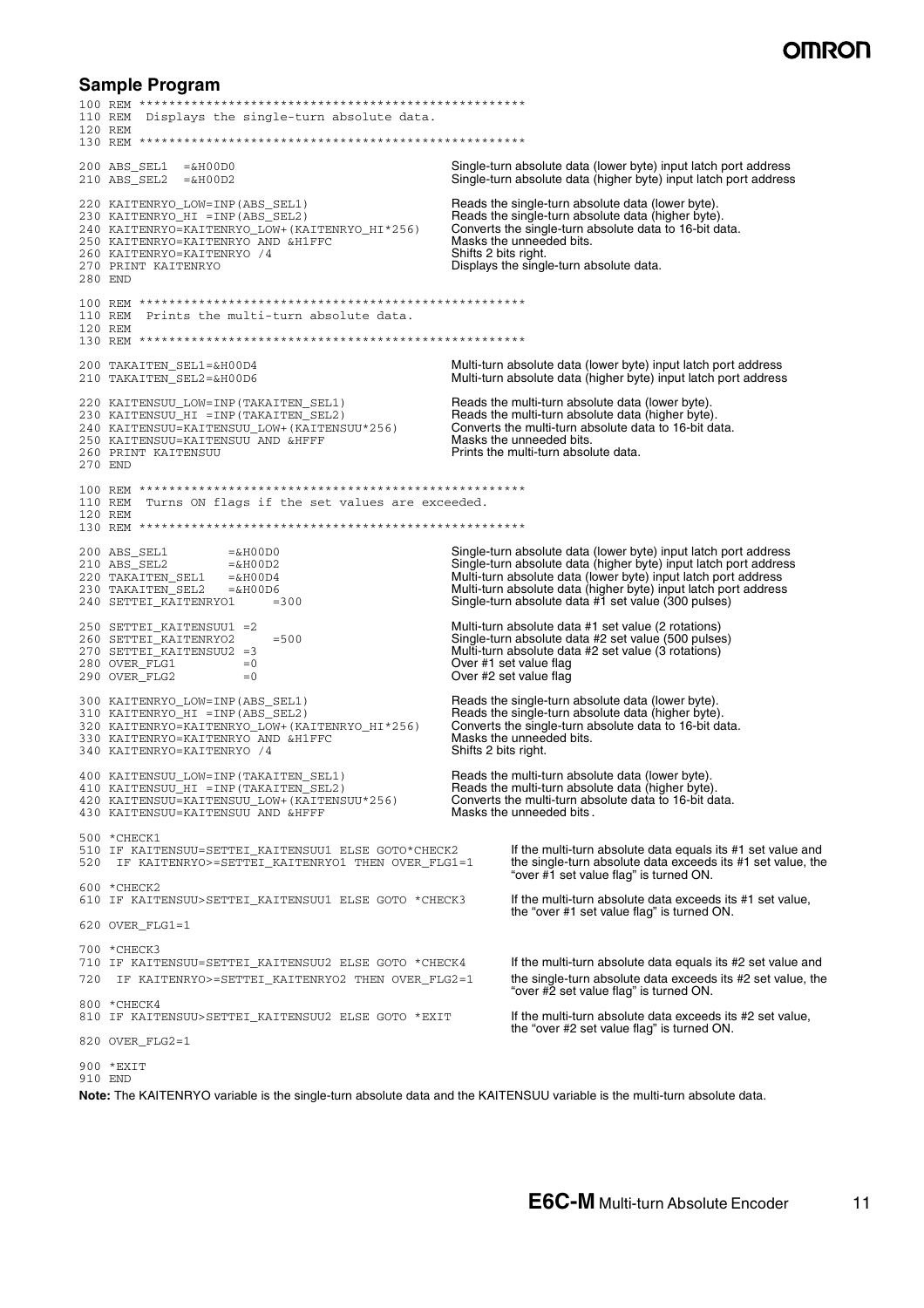## **Precautions**

#### **WARNING**

This product is not designed or rated for ensuring safety of persons. Do not use it for such purposes.

### ■ **Precautions for Correct Use**

### **Storage Conditions**

Store the E6C-M within the temperature and humidity ranges given in the specifications and observe the following precautions.

- **1.** Store the Unit and packaging where they won't be subjected to salt air or corrosive gases such as hydrogen sulfide.
- **2.** Store the Unit in a dust-free area where it can be inspected visually.
- **3.** Do not store the Unit in direct sunlight.

Also, never place a load on the Unit that could deform or damage it.

### **Operating Conditions**

Operate the E6C-M within the temperature and humidity ranges given in the specifications and observe the following precautions.

- **1.** Install the Unit in a low-dust location free of corrosive gases.
- **2.** Install the Unit in a location free of water and oil where the effects of vibration and shock are insignificant.
- **3.** Avoid locations with sudden temperature changes, even if the temperature range is within the recommended limits.

Also, never place a load on the Unit that could deform or damage it.

#### **Mounting**

The Rotary Encoder consists of high-precision components. Handle with utmost care and do not drop the Rotary Encoder, otherwise malfunctioning may result.

When installing the Encoder, be sure not to apply excessive force or shock to the rotational shaft.

Use a coupling on the rotational shaft and be sure to avoid excessive shock or vibration during operation.

When inserting the shaft in the coupling, do not use excessive force (by striking it with a hammer, for example).

If the E6C-M is mounted and wired with a cable, do not pull the cable.

When using a gear linkage, be sure not to apply a large load on the shaft.

If a significant installation error is made (misalignment), the shaft will be subjected to excessive force which will damage it or shorten the life of the Unit.

When linking with a chain timing belt or toothed gear, connect a separate bearing before the coupling to the encoder.



#### **Wiring**

Insert a surge absorber between the power supply terminals if there is any surge.

Turn OFF the Rotary Encoder when wiring. The output circuit may be damaged if the output line contacts with the power source while the Rotary Encoder is turned ON.

Never disconnect or connect the circuit when current is flowing. This might damage the Unit.

Avoid wiring the E6C-M and E63-SRC's cables parallel to power lines or high-voltage lines. Use a separate conduit.

**Spurious pulses might be generated when power is turned ON, so wait at least 0.3 s after the last Unit is turned ON before using the Units.**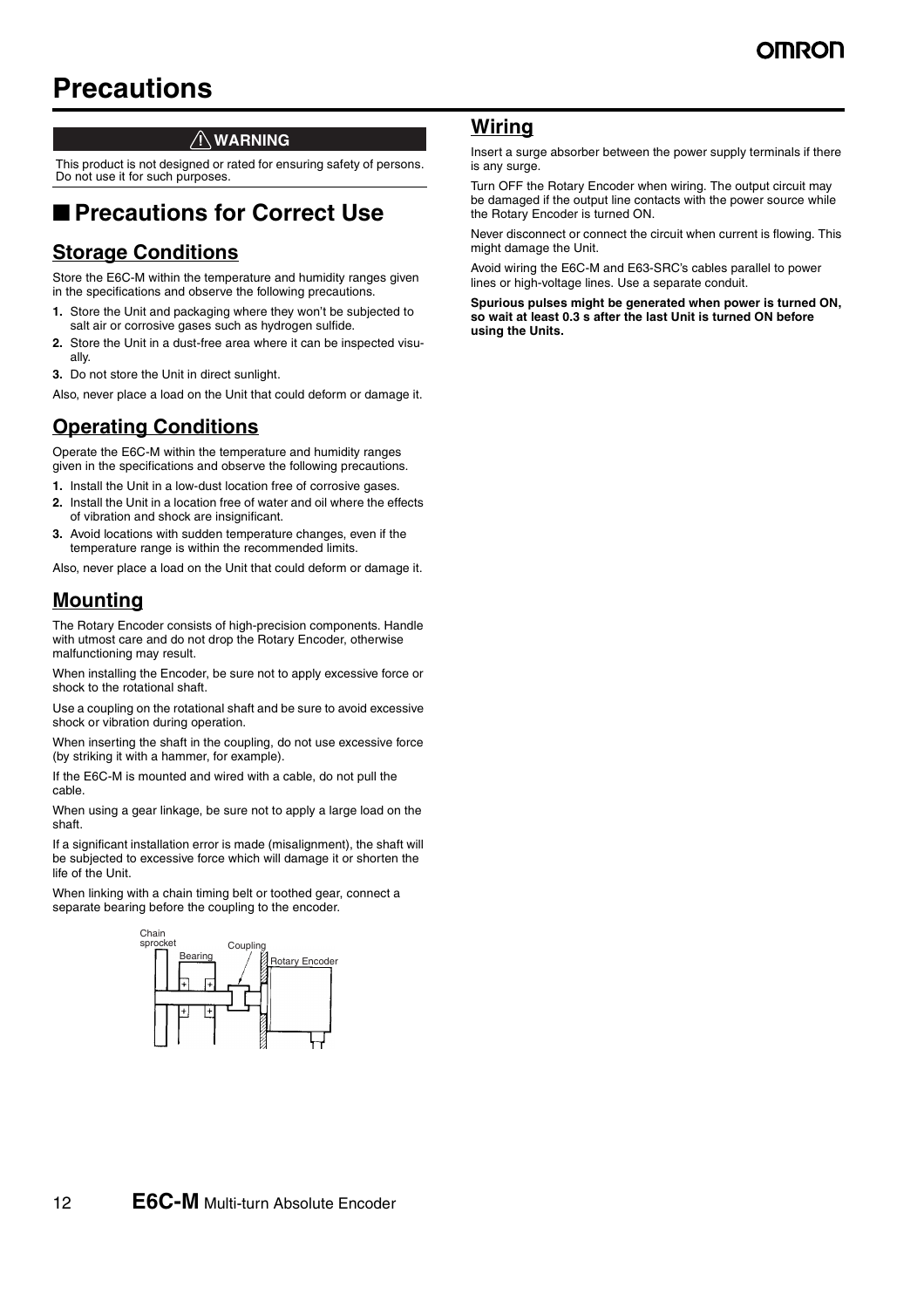## **Dimensions**

**Note:** All units are in millimeters unless otherwise indicated.

#### **E6C-MPZ1X2**



**E63-SR5C Receiver Unit**





**Note:** OMRON 37-pin D-sub Connector XM2A-3701 (plug) (Order separately.) XM2S-3711 (hood) (Order separately.)

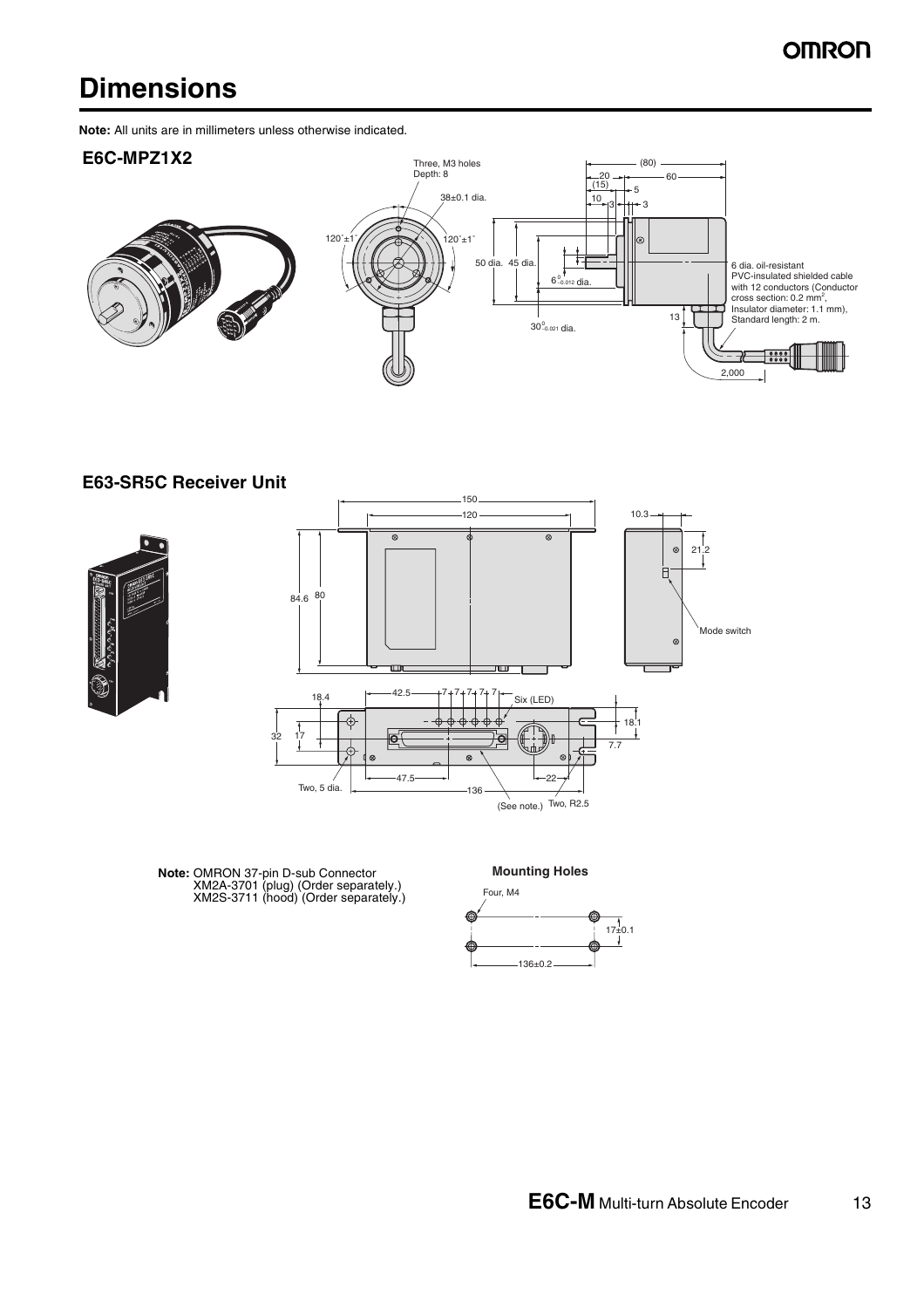### **OMROF**

### **Accessories Mounting Bracket (Provided)**



**Note:** Provided with the E6C-MPZ1X2.

### **E69-C06B Coupling (Order Separately)**



**Note:** Material: Glass-reinforced PBT

63±0.2 dia.

30 dia.

**Mounting Bracket Installation**

#### **E69-C68B Different Diameter**



#### **E69-C610B Different Diameter**

120˚ 120˚ 120˚



Panel

Three

#### **E69-C06M**



**Note:** Material: Extra super duralumin

#### **Extension Cable E69-DM5**





**Note:** The cable length between the E6C-M and E63-SR5C can be extended to a maximum of 30 m including the length of the cable provided with the Absolute Encoder.